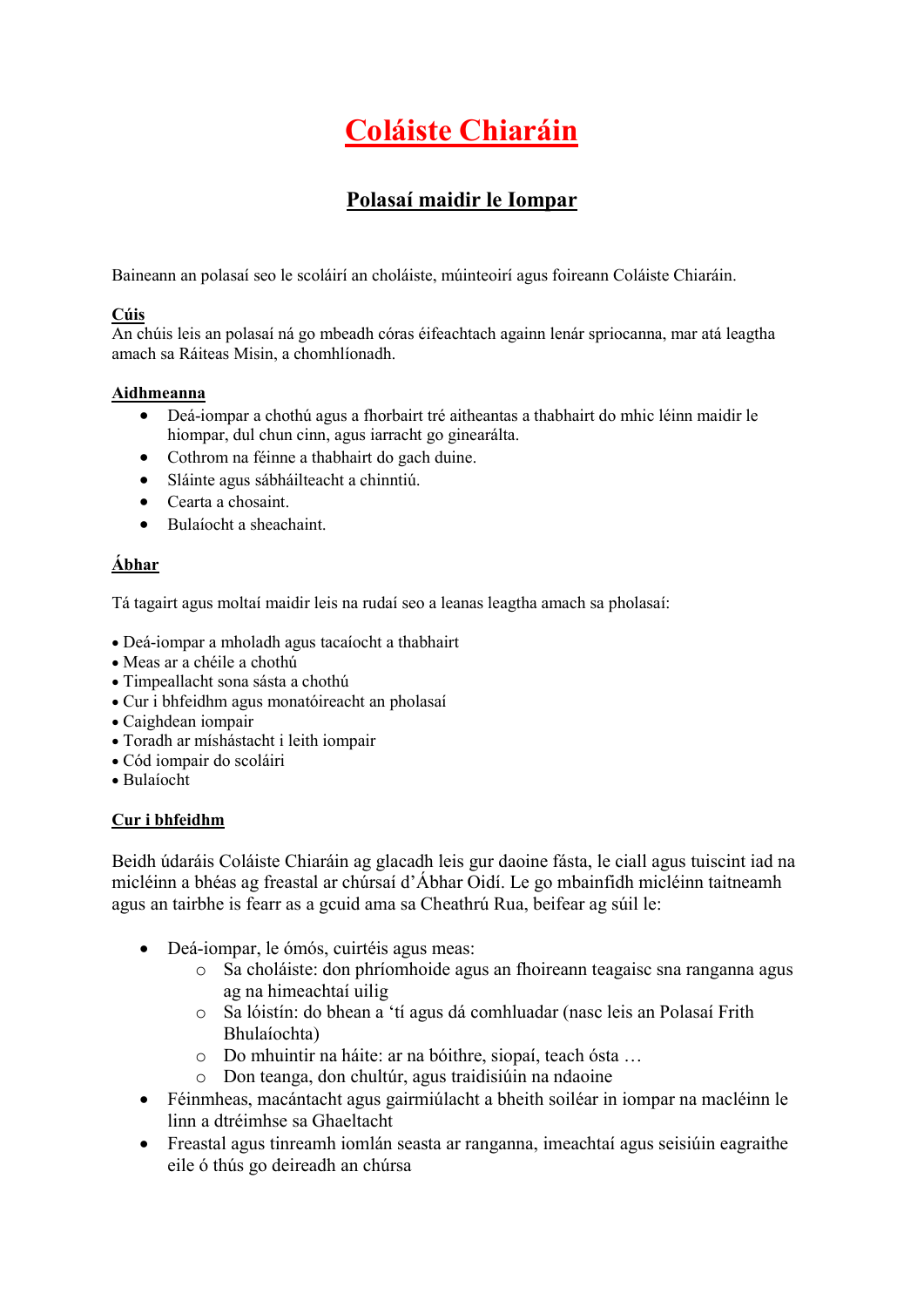- Nach gcuirfeadh micléinn iad féin i láthair ag ranganna ná ag aon imeachtaí eile sa choláiste, ar meisce nó faoi thionchar an óil
- Cosc iomlán ar substaintí mídhleathacha
- An Ghaeilge a labhairt agus a chleachtadh ar gach ócáid sa timpeallacht

Is ar mhaithe le deá-thoil agus le meas ar na micléinn uilig atá an cód iompar seo leagtha síos. Beidh comhairle, cabhair agus tuiscint ar fáil i gcónaí óna stiúrthóirí agus ón bpríomhoide, nuair a theastaíonn sé ó aon mhacléinn. Is ar mhaithe libhse atá muidne ann.

- Ag deireadh an chúrsa, beidh teastais agus teistiméireachtaí dá soláthar againn dona coláistí oideachais, maidir le:
	- o Tinreamh agus rannpháirtíocht an mhic léinn i gclár oibre agus imeachtaí na coicíse sa Ghaeltacht
	- o Dearbhú maidir leis an bhFillteán Foghlama agus comhlíonadh na tascanna eile mar is gá
	- o Deá iompar an micléinn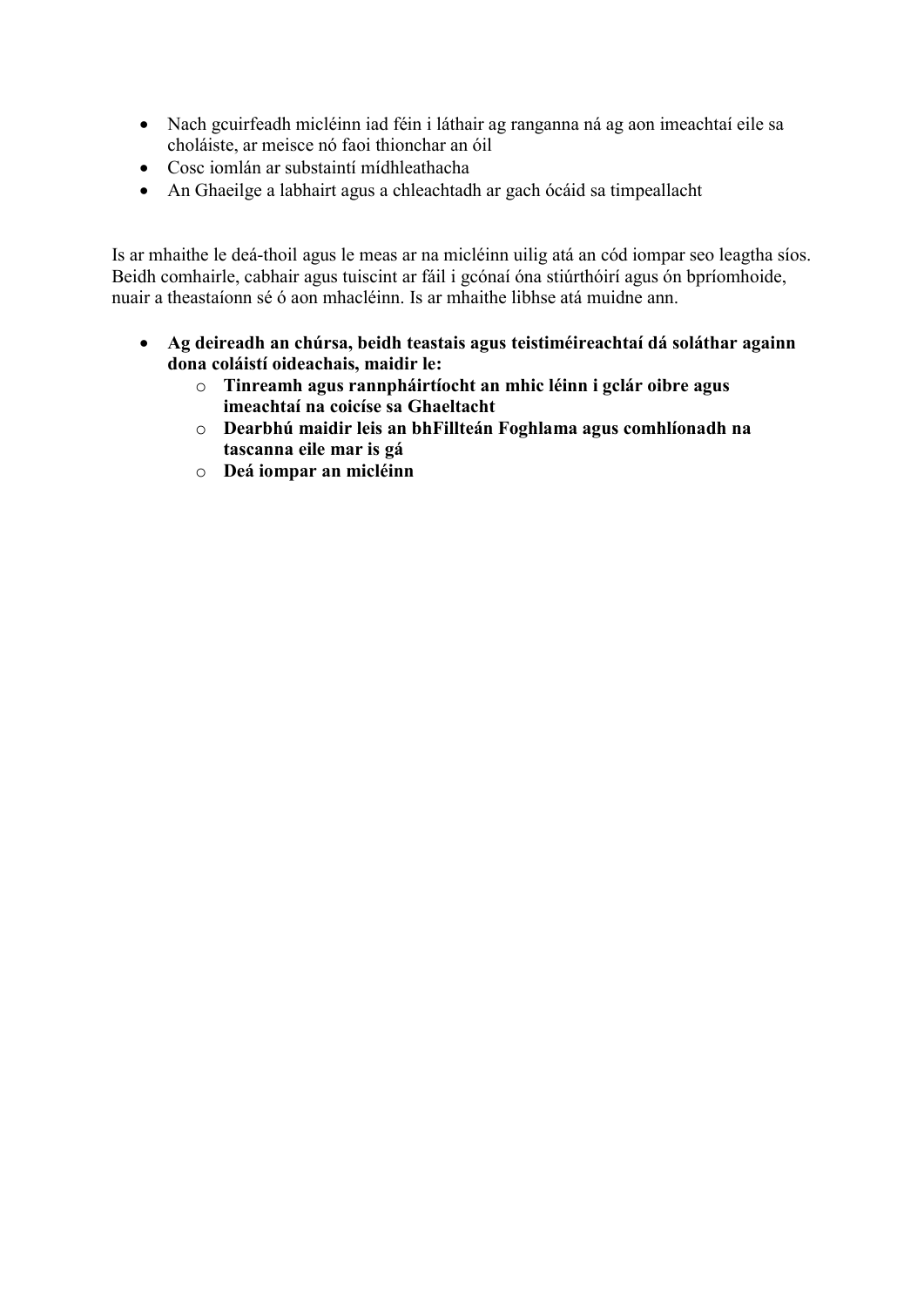# Polasaí Maidir le hÚsáid na Teangan

Baineann an polasaí le: An coláiste agus pobal an choláiste.

# Cúis

Is Coláiste lán Ghaelach í Coláiste Chiaráin.

# Aidhmeanna

- Go bhfeidhmíodh an coláiste trí mheán na Gaeilge.
- Cruinneas agus saibhreas teanga a chothú, le go mbeidh ard chaighdeán Gaeilge sa choláiste.
- Go spreagfaí an teanga Gaeilge, cultúr na Gaeilge agus an cultúr Gaelach sa choláiste agus taobh amuigh den choláiste.
- Meas agus tuiscint don Ghaeilge a chothú i measc scoláirí agus pobal an choláiste uile.

# Ábhar

- Is í an Ghaeilge teanga chumarsáide agus teanga teagaisc an choláiste
- Déanfar gach iarracht an cultúr Gaelach a spreagadh trí cheoil, damhsa, scoraíochtaí, drámaíocht, díospóireacht agus imeachtaí Gaeilge agus Gaelacha eile.
- Go mbeidh múinteoirí an choláiste inniúil agus toilteanach a ngairm a dhéanamh go héifeachtach trí Ghaeilge.

## Cur i bhfeidhm agus monatóireacht

Tá sé mar aidhm againn meas ar an nGaeilge a chothú agus a chruthú i measc na nÁbhar Oidí, ionas go gcuirfidh siad aithne ar chultúr agus ar shaol na Gaeltachta go h-iomlán, idir cheol, rince, béaloideas agus gach gné eile a bhaineann le saol an cheantair.

- Tríd ranganna foirmeálta na maidine agus imeachtaí éagsúla na h-iarnóna déanfar *líofacht* teanga na micléinn a leathnú, a shaibhriú agus a neartú. Cuirfear béim faoi leith ar fhoghraíocht agus canúint na háite.
- Chuige sin beidh dualgas agus oibleagáid ar an macléinn féin an Ghaeilge a labhairt agus a chleachtadh ó thus deireadh an chúrsa. Beifear ag súil go mbeidh sé seo amhlaidh i dtimpeallacht an ionad-choláiste, sa teach lóistín agus i mórthimpeall na háite.
- Déanfar monatóireacht agus measúnú go leanúnach ar gach macléinn maidir le labhairt na Gaeilge. Beidh béim faoi leith ar chúrsaí tinnrimh agus déanfar gach neamhláithreacht a sheiceáil go grinn. Beidh marcanna agus grád na macléinn bunnaithe ar na n-ithe seo leannas;
	- o Labhairt na Gaeilge.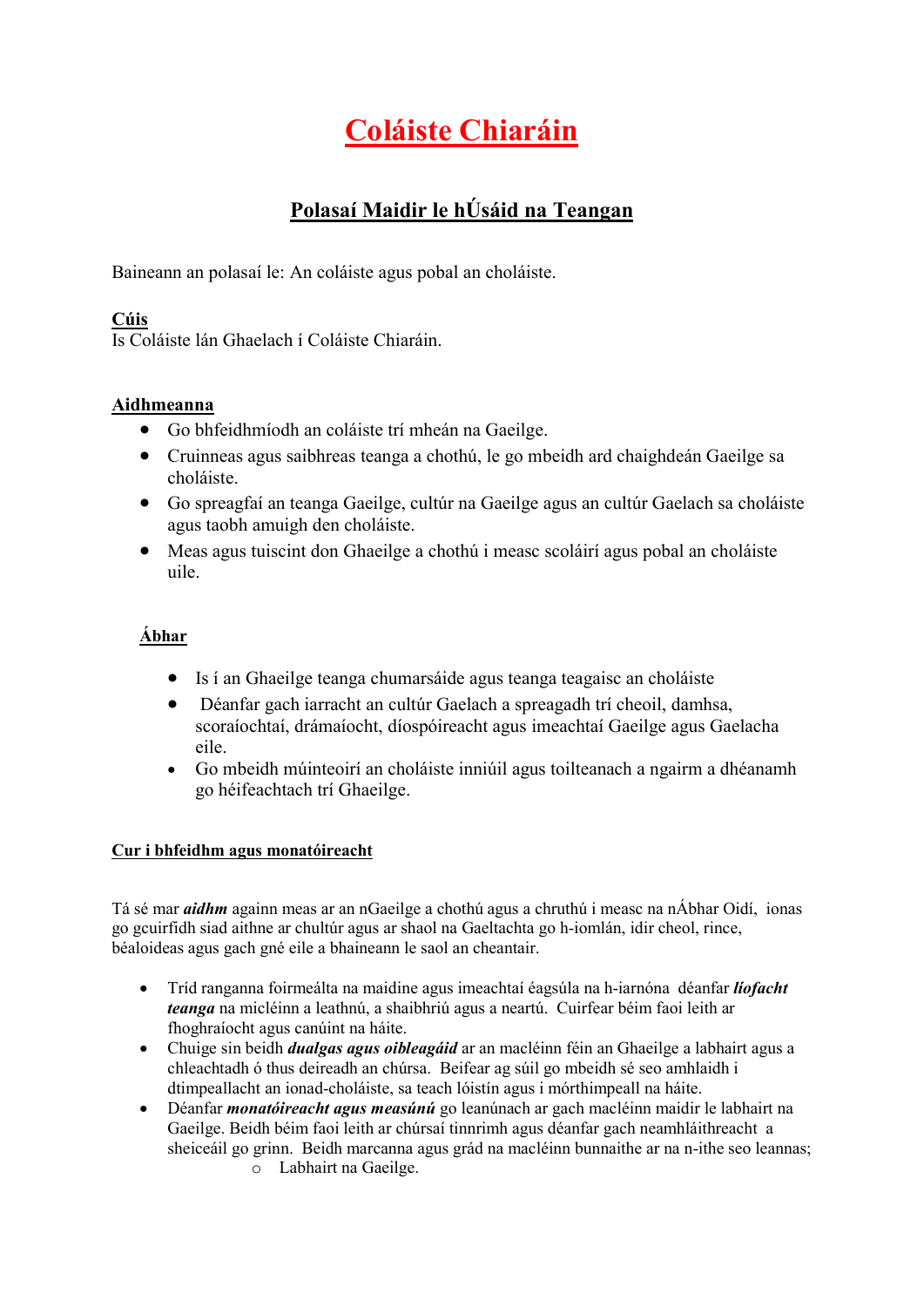- o Spéis + suim a léiriú sna ceachtanna.
- o Poncúlacht agus rannpháirtíocht sna ceachtanna agus imeachtaí iarnóna agus oíche, agus toilteanacht an Ghaeilge a labhairt.
- o Iarracht agus dúrthacht le tionscnaimh / tascanna / fillteán foghlama trí mheán na Gaeilge.
- o Meascadh leis an bpobal áitiúil maidir le h-agallaimh / tionscnaimh / fillteán foghlama , trí mheán na Gaeilge

Cuirfear tuairisc / teastas / grádanna maidir le gach scoláire, bunaithe ar na poinntí thuasluaite ar aghaidh go dtí na coláistí oideachais cuí.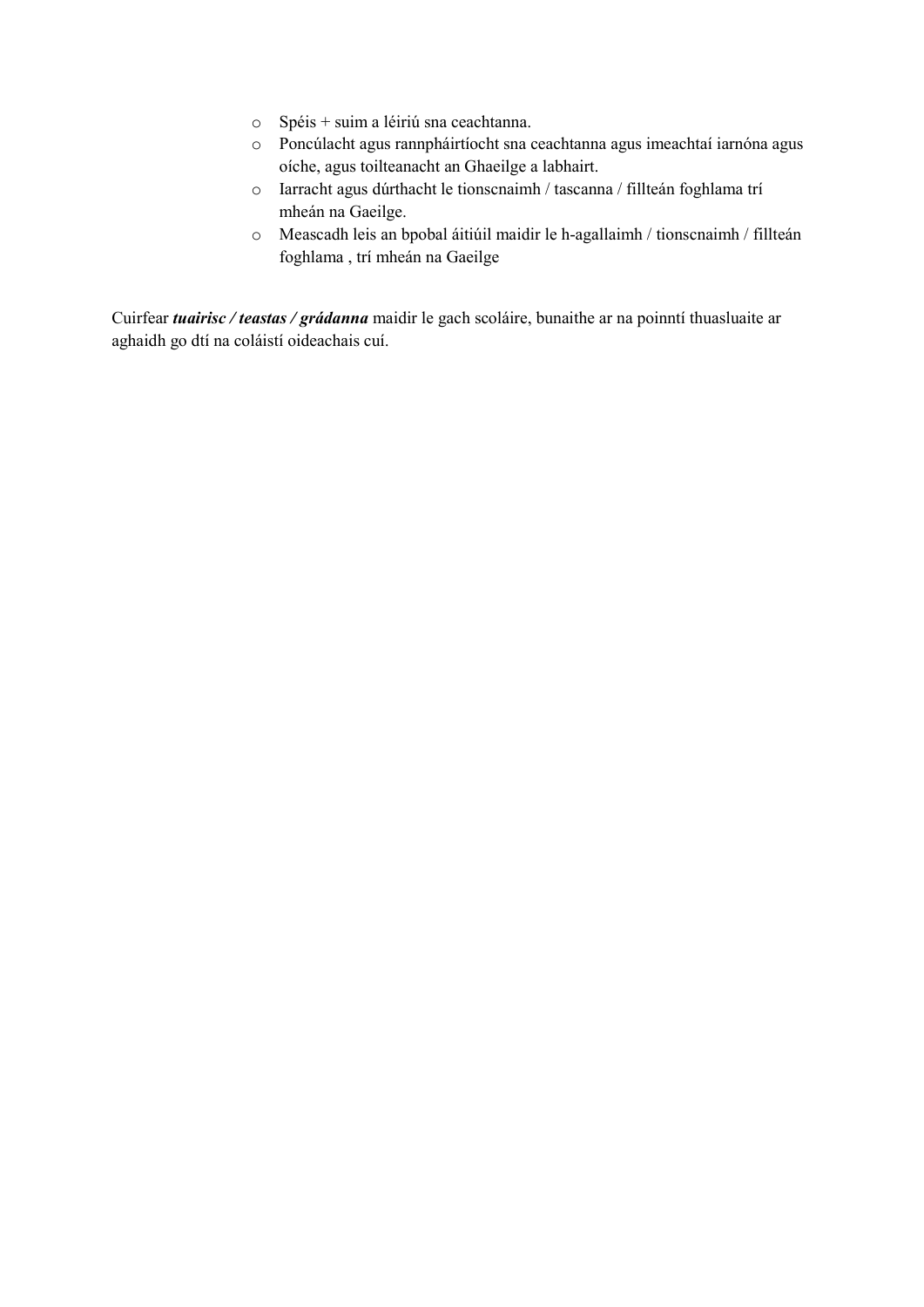# Polasaí Maidir le Sláinte agus Sábháilteacht

Baineann an polasaí le: An coláiste agus pobal an choláiste. Tá sábháilteacht, sláinte agus leas an mhicléinn fíor thabhachtach dúinn i gColáiste Chiaráin.

# Cúis

- Ionad oibre agus foghlamtha sábháilte a shólathar
- Cloí le dualgais dhleathúla
- Aird a dhíriú ar shábháilteacht
- Freagrachtaí agus dualgais a chinntiú

## Aidhmeanna

- Is mian linn Acht um Shábháilteachta agus Sláinte a chur i bhfeidhm.
- Beidh sé mar aidhm ag an gcoláiste go mbeidh timpeallacht shláintiúil agus shábháilte á shólathar do scoláirí, do fhostaithe agus do chuairteoirí araon.

# Ábhar

- 'Sé aidhm Choláiste Chiaráin Teo a chinntiú i gcás scoláirí/micléinn a bhíonn páirteach in aon cheann de chúrsaí/scéimeanna óige na heagrachta go mbraithfidh siad sábháilte agus caomhnaithe le linn a dtréimhse pháirtíochta ar fad agus cosanta ó aon drochíde , mí-úsáid nó contúirt. Cuirfidh Coláiste Chiaráin Teo an cúram sin i gcrích trí roghnú agus maoirseacht an-chúramach a dhéanamh ar na tithe cónaithe ina gcuirimid na scoláirí, ar na múinteoirí agus ar an bhfoireann eile a fhostaíonn an eagraíocht agus trí féachaint chuige go bhfaigheann na scoláirí leordhóthain aire uathu siúd atá ina bhfeighil.
- Sa bhreis, déanann Coláiste Chiaráin iarracht díograiseach chun atmaisféar a chruthú ina mbíonn gaol oscailte, iontaobhach agus comhoibreach ag na scoláirí leis an eagraíocht agus go háirithe, leo siúd uile san eagraíocht agus lasmuigh di atá freagrach as a gcúram agus a ndul chun cinn.
- Is é polasaí daingean na heagraíochta déileáil go prás agus go hilghabhálach agus go cothrom le haon cheist a thógtar faoi leas aon scoláire. Tá baill fóirne faoi leith san eagraíocht ar a bhfuil cúram leas na scoláirí a chinntiú agus ar a bhfuil an cúram aon tuairisc nó líomhain faoi aon droch íde ar scoláire a chur in iúl láithreach don Stiúrthóir Pobalchúraim sa Bhord Sláinte áitiúil.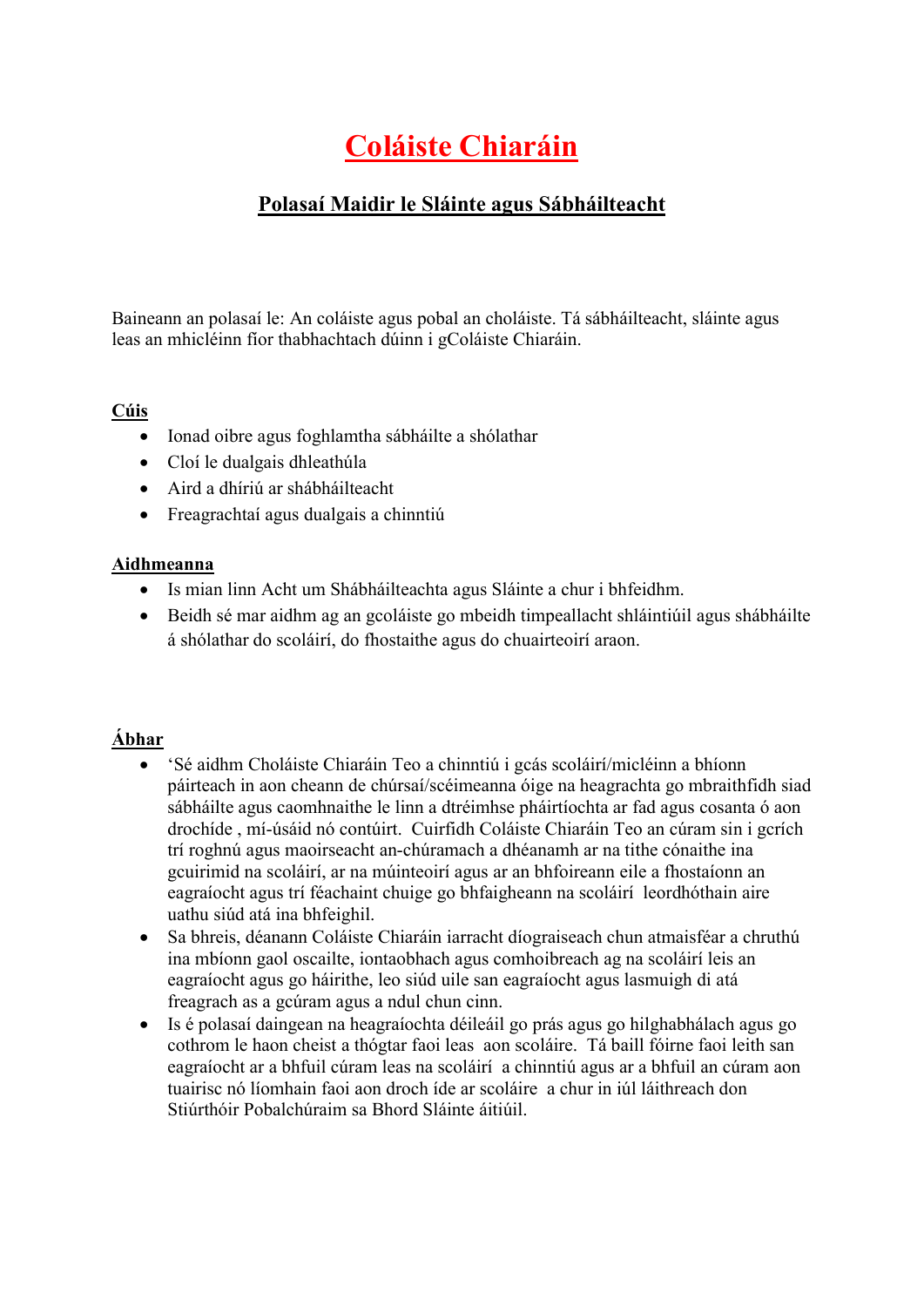# Cur i bhfeidhm agus monatóireacht

- Déanann an fhoireann monatóireacht agus tuairisciú rialta ar chontúirtí.
- Tá próiséas freagrachta ar fáil ionas go ndéanfaidh baill foirne tuairisc i dtaobh contúirtí a thabharfaidís faoi deara i dtimpeallacht an choláiste.
- Tá gach duine ar an bhfoireann freagrach as sábháilteachais sa scoil ach cuirfear an príomhoide agus Údaráis an Choláiste ar an eolas faoi gach ní maidir le cúrsaí sábháilteachta san ionad scoile. Freagrachtaí faoi leith ag an bPríomhoide mar an Oifigeach agus Ionadaí Sábháilteachta feidhmiú chun réiteach a fháil ar chontúirt atá tagtha chun solais i rith an chúrsa.
- Cuirtear an Chód Smachta agus an Pholasaí Bulaíochta i bhfeidhm i gcónaí. Tugtar aird láithreach ar aon eachtra.
- Glantar an scoil chuile lá. Glantar na leithrisí gach lá. Tá triomadóirí lámha sa scoil.
- Tá fáil ar bhosca céad chabhair sa seomra foirne san ionad.
- Tá gach oide ar an eolais faoi na céimeanna cuí ba chóir a ghlacadh má tharlaíonn timpiste.
- Beidh liosta do na mac-léinn agus uimhreacha teagmhála ag an oifig agus ag an bpríomhoide.
- Beidh liostaí crochta maidir le h-uimhreacha éigeandála agus dochtúra.
- Cuirtear na tuistí ar an eolas láithreach faoi thimpistí trom-chúiseacha.
- Cuirtear na tuistí ar an eolas má tá mic léinn tinn nó más gá freastal ar an oispidéal.

# Ráiteas Sábháilteachta/Measúnú Riosca

- Leagann an Ráiteas amach polasaí slándála, sa gcaoi is go mbeidh timpeallacht shláintiúil agus sábháilte á sholáthar do fhostaithe agus do scoláirí an choláiste.
- Tá an ráiteas seo ar fáil dár bhfostaithe, do lucht sholáthar seirbhisí seachtracha agus do chigirí ón Údarás Sláinte agus Sábháilteachta.
- Déanfar athbhreithniú ar an ráiteas seo go rialta agus tabharfar suas chun dáta é de réir mar is gá.
- Éilíonn an polasaí seo comhoibriú ó gach ball foirne. Geallaimid chomh fada is féidir go praiticiúil, go leanfaimid reachtaíocht thagarthach uile, ó thaobh na sláinte agus na sábháilteachta de, sna gnéithe seo a leanas:
	- o Ionad oibre shábháilte a sholáthar
	- o Slite iontrála agus éalaithe sábháilte.
	- o Soláthar treallamh cosanta phearsanta cuí.
	- o Treallamh sábháilte agus áiseanna cosanta le cothabháil go rialta.
	- o Cleachtadh agus athchleachtadh, mar is cuí ar chéimeanna chun plé le héigeandáil m.sh. druil thine rialta.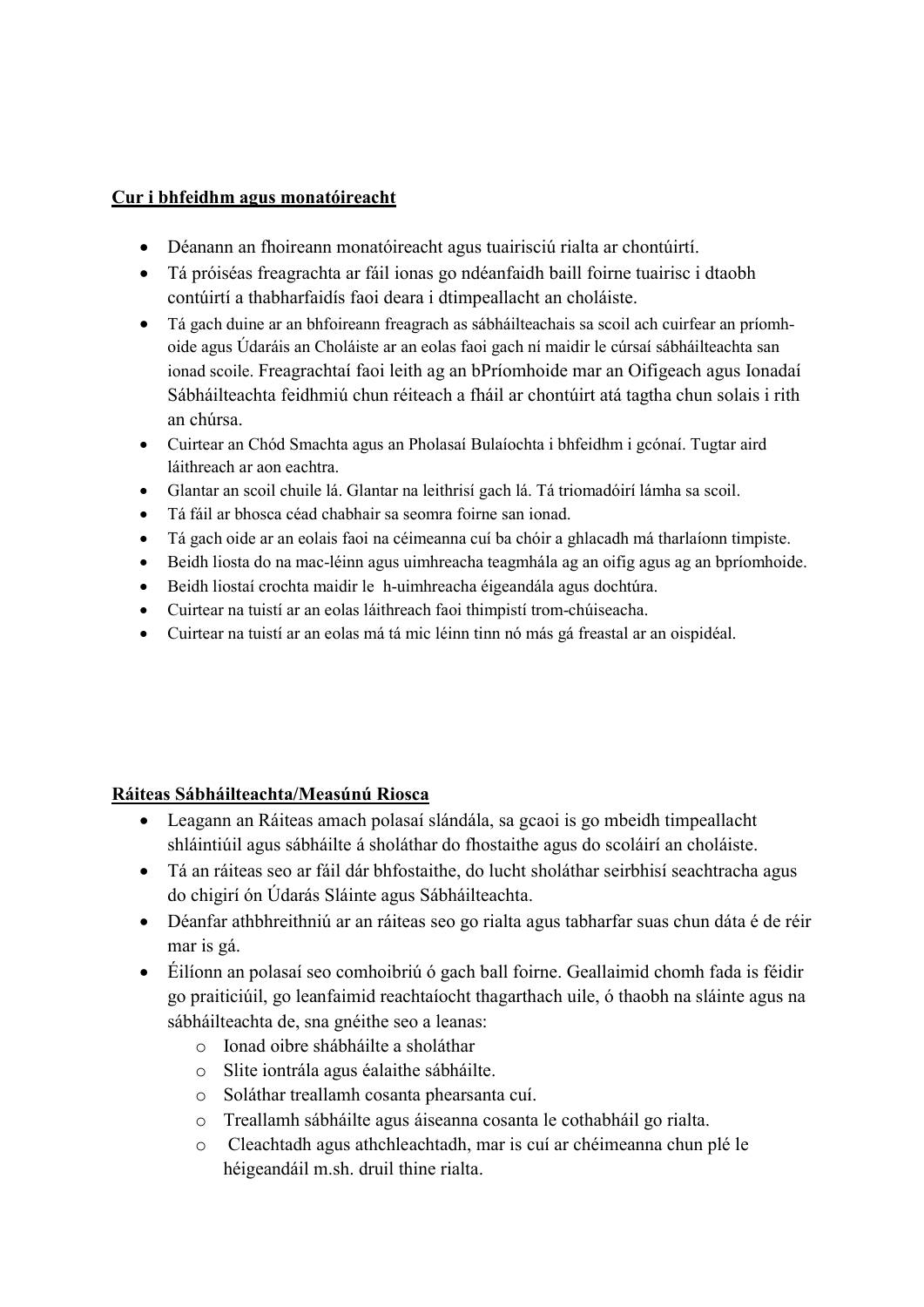o Ní fhágfar scoláire gan maoirseacht i dtimpeallacht míshábháilte sa choláiste.

De réir Acht Sábháilteachta, Sláinte agus Oibre 1989, tá sé de dhualgas ar gach ball foirne:

- Aire reasúnach a thabhairt dá shábháilteacht, sláinte, dá leas féin agus do leas daoine eile le linn a dtréimhse oibre.
- Úsáid chuí a bhaint as gach innealra, úirlis, substaint agus srl.
- Úsáid chuí a bhaint as treallamh cosanta pearsanta.
- Cuirfear liosta contúirtí aitheanta le chéile agus léireofar na céimeanna a thógfar chun iad a leigheas. Ní féidir gach ceann de na contúirtí a leigheas, ach iad siúd gur féidir, déanfar é chomh luath agus is féidir, mar atá leagtha síos sa ráiteas. Liostáilfear go soiléir iad siúd nách bhfuil aon leigheas orthu, agus leagfar síos polasaí agus céimeanna chun an baol a bhaineann leo a mhaolú a oiread agus is féidir. Déanfar cinnte go bhfaighidh agus go síneoidh gach ball foirne an ráiteas seo.

## Polasaí Sláinte

- Moltar do scoláirí meas a bheith acu orthu féin.
- Moltar do scoláirí timpeallacht shláintiúil a chothú sa choláiste.eg. seomraí/leithris a choinneáil glan, gan bia a chaitheamh timpeall.
- Más rud é go bhfuil scoláire ag tógáil leighis, moltar go mbeadh na múinteoirí ar an eolas faoi. Níl cead ag aon mhúinteoir cógas a thabhairt d'aon scoláire faoi 18 mbliana d'aois.
- Má tharlaíonn timpiste do scoláire, cuirfear tuismitheoir/caomhnóir ar an eolas láithreach nó déanfar socrú cuí. Líonfaidh an múinteoir a bhí i láthair foirm - tuairisc ar thimpiste - chomh luath agus is féidir, agus gheobhaidh sé/sí eolas ó fhínné eile a bhí i láthair.
- Cuirfear údaráis agus múinteoirí an choláiste ar an eolas faoi más rud é go bhfuil aon fhadhbanna sláinte m.sh. epilepsy, diaibéiteas. Ba chóir go mbeadh eolas ar fáil do mhúinteoirí, de bhreoiteachtaí atá ar scoláire cláraithe conas cabhrú leis an scoláire sin.
- I gcás scoláire le ailléirgí(allergies), ba chóir don tuismitheoir nó scoláire ós cionn 18 mbliana eolas cuí ina thaobh a chur ar fáil d'údaráis agus do mhúinteoirí an choláiste.
- Moltar go bhfostófar múinteoir amháin ar an bhfoireann, más féidir, go bhfuil cúrsa céadchabhrach déanta acu.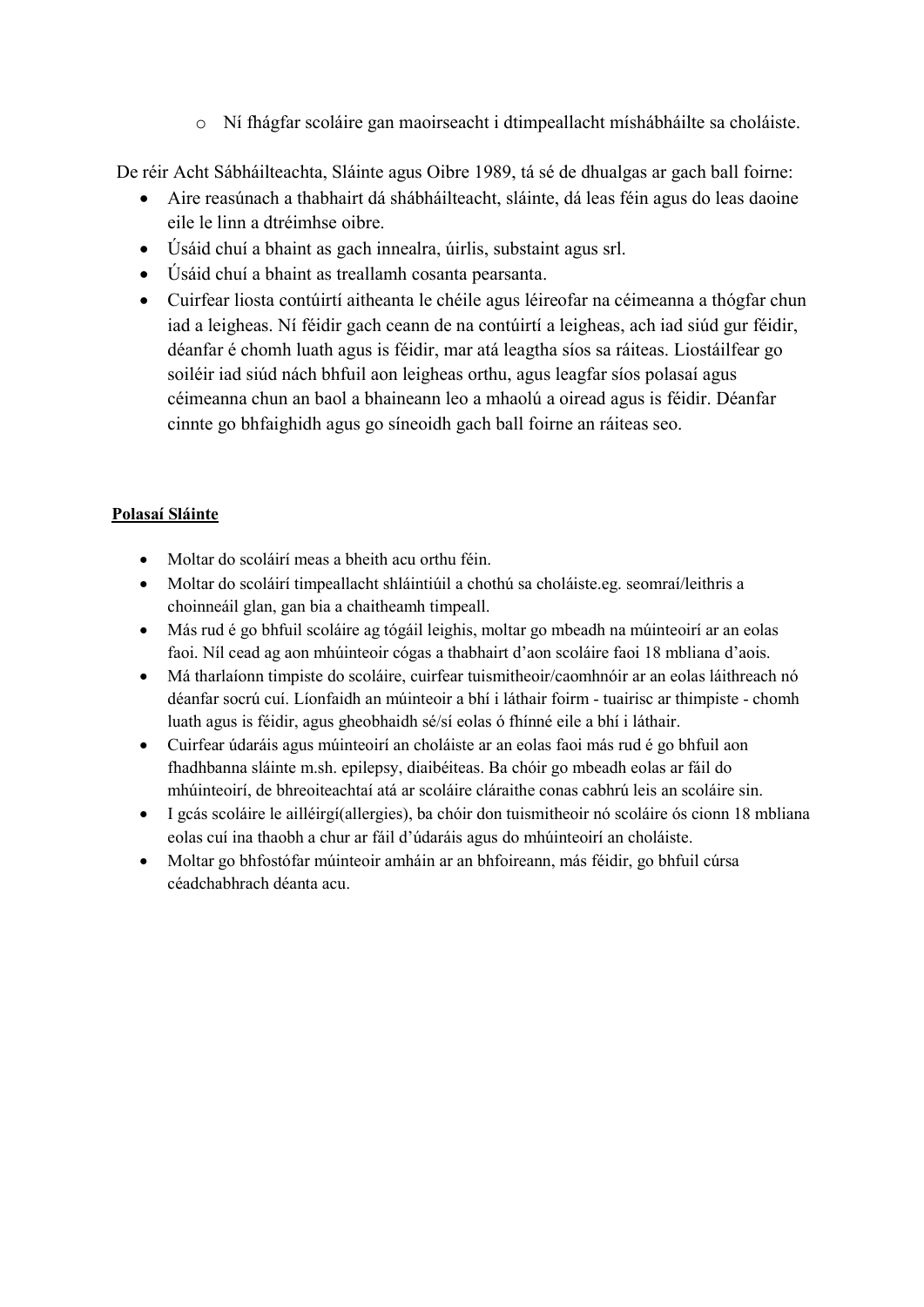# Polasaí maidir le Mí Úsáid Alcól agus Substaintí

Baineann an polasaí le: Pobal an choláiste

#### Cúis

Chun sláinte agus sábháilteacht a chinntiú do ghach éinne.

#### Aidhmeanna

- Sláinte agus sábháilteacht a chinntiú.
- Oiliúint a thabhairt ar na contúirtí a bhaineann le hábhair mhídhleathacha agus dainséaracha.
- Freagracht a chothú i measc scoláirí.

# Ábhar

 Ní cheadaítear do scoláirí faoi 18 mbliana alcól, drugaí ná aon substaint mídhleathach eile a úsáid sa choláiste ná sa teach lóistín ná in aon áit eile sa cheantar le linn an chúrsa.

- Ní cheadaítear do scoláirí faoi 18 mbliana alcól a cheannacht le n'úsáid sa choláiste ná sa teach lóistín ná in aon áit eile sa cheantar le linn an chúrsa
- Ní cheadaítear do scoláirí faoi 18 mbliana drugaí ná aon substaint mídhleathach eile a cheannacht le n'úsáid sa choláiste ná sa teach lóistín ná in aon áit eile sa cheantar le linn an chúrsa
- Ní cheadaítear do scoláirí brú a chuir ar aon duine eile alcól, drugaí ná aon substaint mídhleathach eile a cheannacht nó a úsáid sa choláiste ná sa teach lóistín ná in aon áit eile sa cheantar le linn an chúrsa
- Níl cead ag scoláirí dul isteach in aon teach tabhairne nó siopa eischeadúnais sa cheantar i rith an chúrsa.
- Caithfear alcól sa teach lóistín a bheith faoi ghlas.
- Scoláirí ós cionn 18 mbliana, beifear ag súil:
	- o Nach gcuirfeadh micléinn iad féin i láthair ag ranganna ná ag aon imeachtaí eile sa choláiste, ar meisce nó faoi thionchar an óil nó le ól ina seilbh
	- o Nach mbeidh aon ólachán sa teach lóistín
	- o Cosc iomlán ar aon substaintí mídhleathacha

## Cur i bhfeidhm

Beidh an polasaí seo curtha i bhfeidhm ag an bpríomhoide, múinteoirí, scoláirí agus tuismitheoirí.

Ar mhaithe le cosaint gach duine i bpobal an choláiste, i gcás go sáraítear an riail i leith ábhair mhídhleathacha agus dáinséaracha, pléfear leis mar seo a leanas: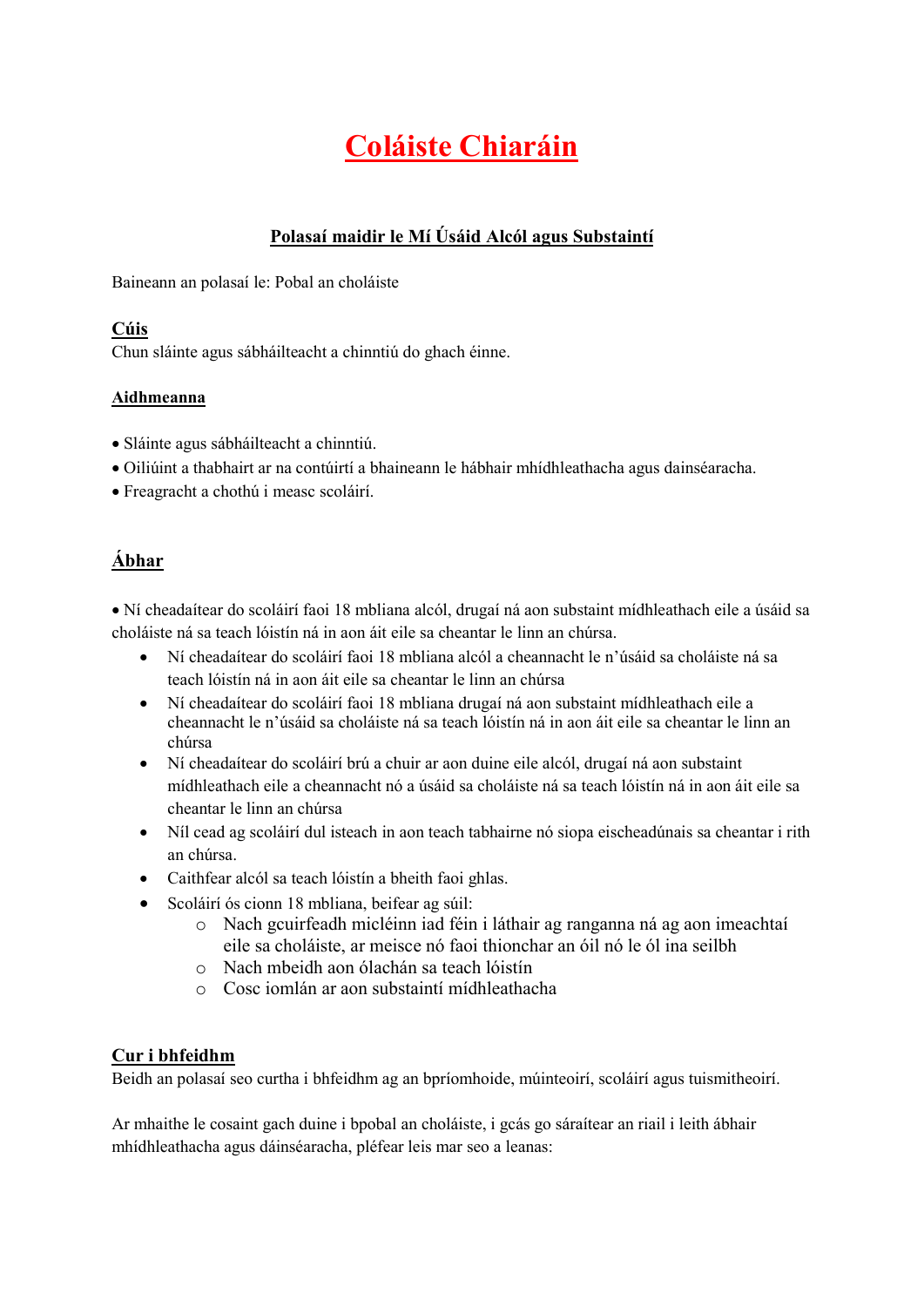- $\triangleright$  Cuirfear tuismitheoirí ar an eolas chomh luath agus is féidir.
- Bainfear an t-ábhar mhídhleathach nó dainséarach den scoláire agus ní thabharfar ar ais é.
- Is féidir na húdaráis chuí a chur ar an eolas.
- Féachfar ar sárú an riail seo mar ghníomh tromchúiseach agus deiléailfear leis faoi Chód Iompair an choláiste.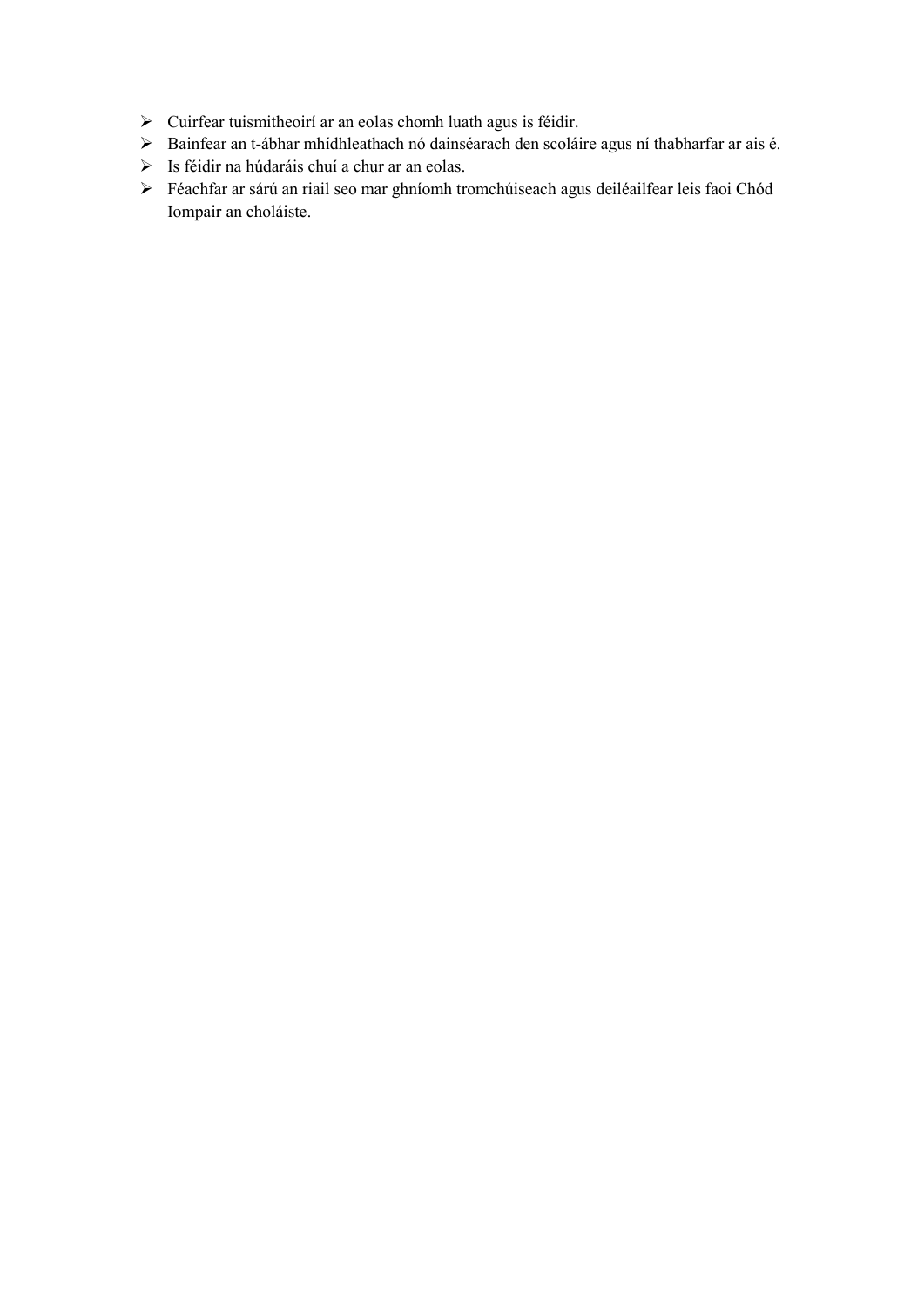# Polasaí maidir le Gearáin

Baineann an polasaí seo le scoláirí an choláiste, múinteoirí, foireann agus pobal iomlán an choláiste.

### Cúis

Sé uaillmhian Choláiste Chiaráin Teo a chinntiú i gcás scoláirí/micléinn a bhíonn páirteach in aon cheann de chúrsaí/scéimeanna óige na heagrachta go mbraithfidh siad sábháilte agus caomhnaithe le linn a dtréimhse pháirtíochta ar fad agus cosanta ó aon drochíde , mí-úsáid agus contúirt. Ach dá dtarlódh gearán, ar chúis ar bith, déileáilfear leis go scafánta chun réiteach sásúil a fháil ar mhaithe le gach duine.

#### Aidhm

Is é polasaí daingean na heagraíochta déileáil go prás agus go hilghabhálach agus go cothrom le haon cheist a thógtar faoi leas aon scoláire.

### Cur Chuige

- Sa bhreis, déanann Coláiste Chiaráin iarracht díograiseach chun atmaisféar a chruthú ina mbíonn gaol oscailte, iontaobhach agus comhoibreach ag na scoláirí leis an eagraíocht agus go háirithe, leo siúd uile san eagraíocht agus lasmuigh di atá freagrach as a gcúram agus a ndul chun cinn.
- Cuirfidh Coláiste Chiaráin Teo an cúram sin i gcrích trí roghnú agus maoirseacht anchúramach a dhéanamh ar na tithe cónaithe ina gcuirimid na scoláirí, ar na múinteoirí agus ar an bhfoireann eile a fhostaíonn an eagraíocht agus trí féachaint chuige go bhfaigheann na scoláirí leordhóthain aire uathu siúd atá ina bhfeighil.
- Ainmnítear baill fóirne faoi leith san eagraíocht ar gach cúrsa ar a bhfuil cúram leas na scoláirí a chinntiú agus ar a bhfuil an cúram aon tuairisc nó líomhain faoi aon droch íde ar scoláire nó gearán ata ag scoláire a chur in iúl láithreach do na hudaráis cuí.
- Má tá cúis gearáin ag aon mhacléinn, tá próiséis leagtha síos sa choláiste le déileáil lena leithid.
	- o Gearán faoin bpríomhoide: cuirfear an gearán ós comhair an PO ar dtús agus déanfar iarracht réiteach a fháil ar bhonn neamhfhoirmiúil. Muna féidir é sin a dhéanamh, rachaidh sé ós comhair na Stiúrthóirí chun pléigh níos doimhne a dhéanamh agus réiteach a fháil. Ba chóir taifead nó nótaí a choinneáil ar aon chumarsáid a dhéantar i rith an próiséis seo.
	- o Gearán faoi mhúinteora: más ós cionn 18 atá an gearánach ba chóir go ndéanfaí iarracht an fhadhb a reiteach eatarthu ar dtús. Ach muna féidir, tabharfaidh an PO éisteacht don dá thaobh agus déanfaidh sé/sí iarracht theacht ar réiteach sásúil. Ba chóir taifead a choinneáil ar aon chruinniú sa phróiséis seo. Muna féidir leis an PO teacht ar réiteach sásúíl, rachaidh an cás ós comhair na Stiúrthóirí.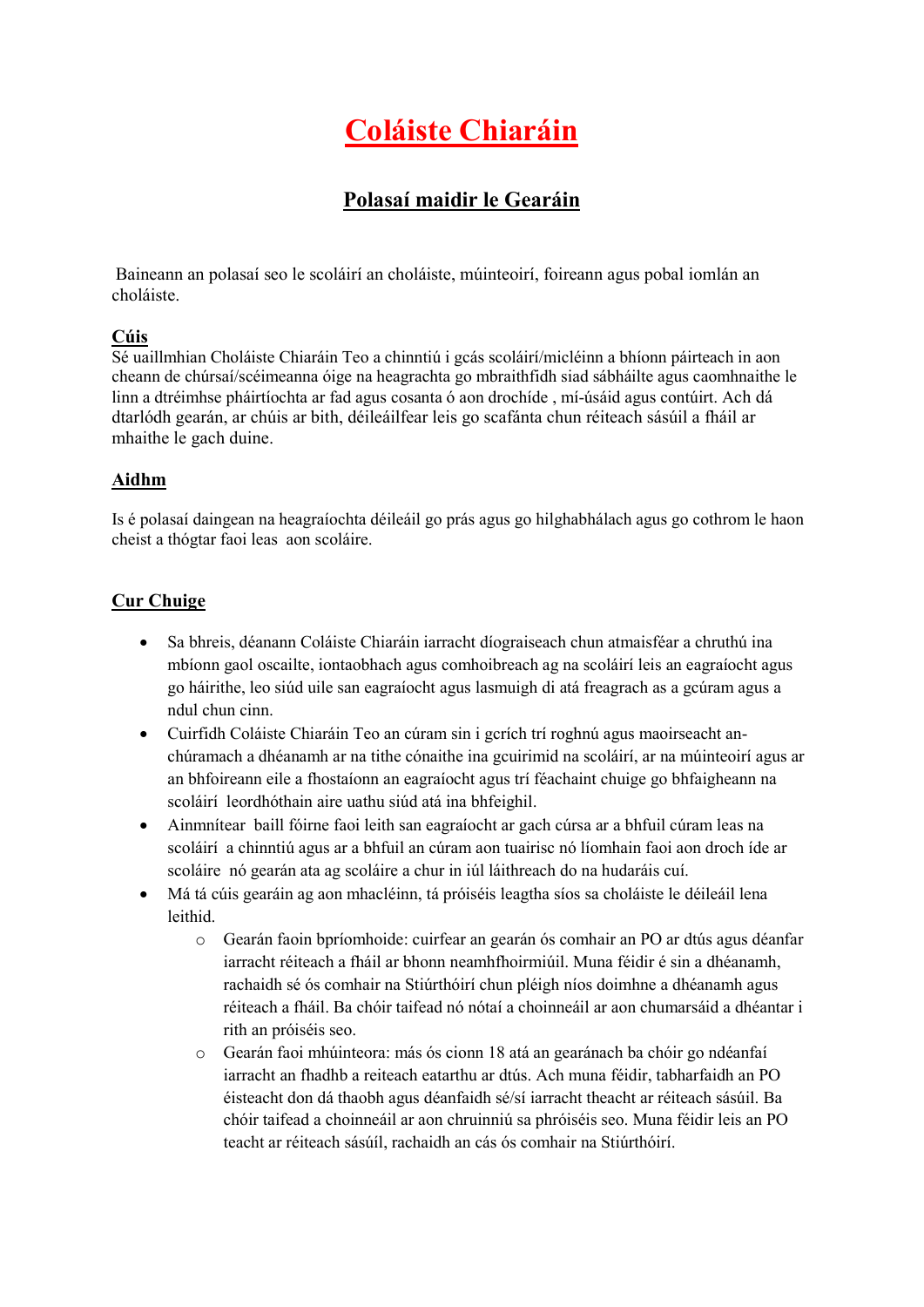o Gearán faoi aon fhostaí eile: ba chóir don gearánach labhairt leis an bPríomhoide. Muna féidir an scéal a réiteach chun sásmhachta an macléinn, rachaidh sé ós comhair na Stiúrthóirí.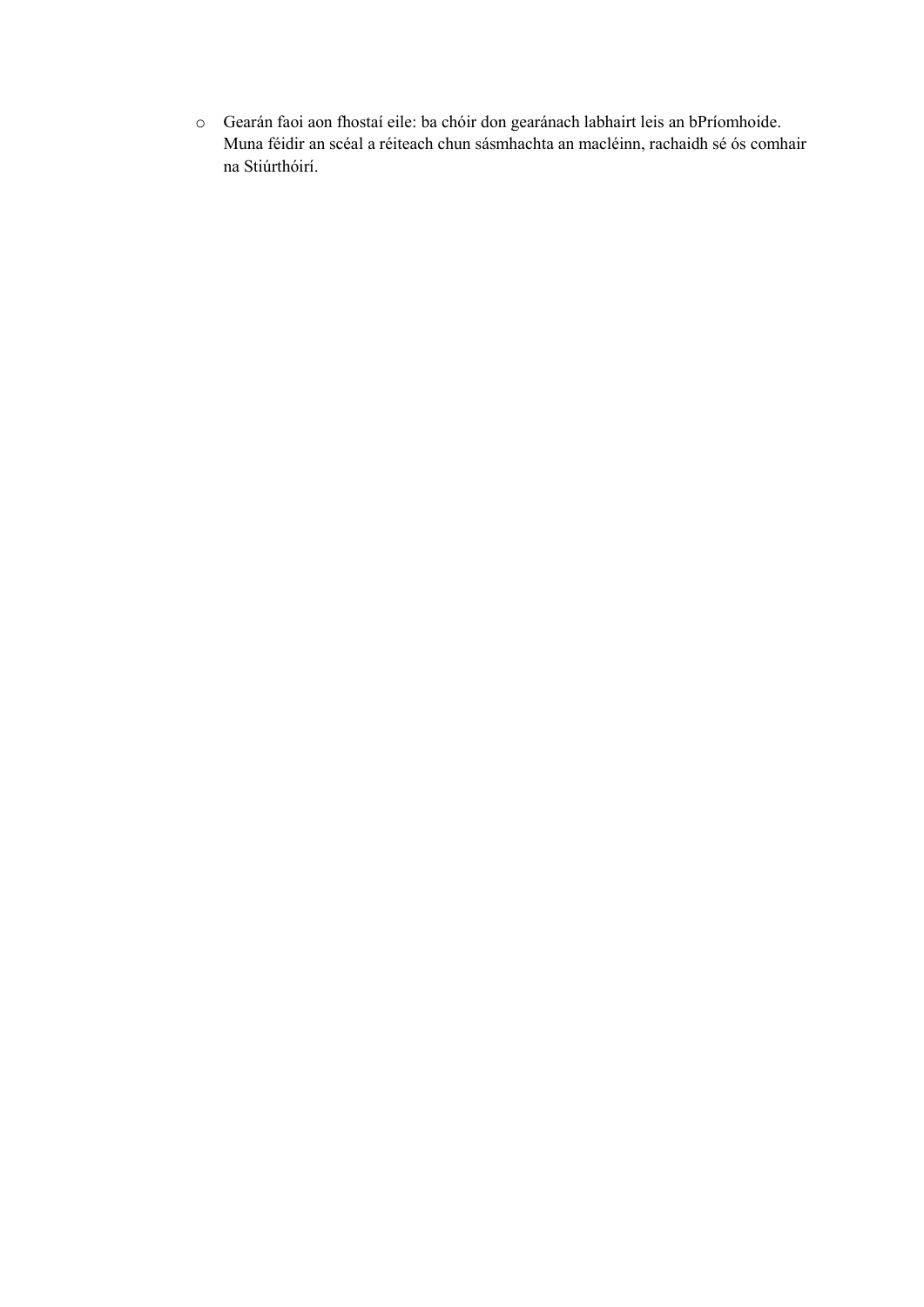# Polasaí maidir le Teagmhas Criticiúil nó Géarchéimeanna

# Géarchéim

Eachtra nó sraith imeachtaí a sháraíonn cumas an choláiste feidhmiú go héifeachtach. San áireamh anseo tá:

- Bás duine de phobal an choláiste de bharr timpist, bás tobann, galar báis, nó féinmharú.
- Timpist ina ngortaítear daoine go holc.
- Éigniú.
- Ionsaí fisiciúil ar scoláire nó ar mhúinteoir.
- Mí-usáid drugaí nó alcól
- Damáiste do fhoirgneamh an choláiste msh. tine, tuile
- Eile

# Cúis

- Ionas go mbeadh foireann an choláiste ábalta déileáil go hoiriúnach, tapaidh agus éifeachtúil le géarchéim.
- Chun go laghdófaí tionchar na heachtra ar bhaill foirne agus ar scoláirí.
- Mar go gcuidíonn sé le h-atmaisféar cabhrach, dearfach a chruthú sa choláiste.

# Aidhmeanna

- Tacaíocht a thabhairt dóibh siúd a bheadh faoi thionchar na géarchéime.
- Eolas a chur ar fáil do phobal an choláiste i gcás go dtarlódh géarchéim.
- Am a thabhairt do scoláirí an ghéarchéim a phlé agus cabhrú leo deileáil leis.
- Structúir tréadchúraim a laidriú sa choláiste agus athbhreithniú a dhéanamh orthu nuair is gá.
- Greasáin thacaíochta a bheith ar fáil go práinneach

# Ábhar

- Foireann Bhainistiú Géarchéime a bheith sa choláiste.
- Roghnóidh an príomhoide an Fhoireann Bainistiú agus beidh an PO mar cheannaire ar an ngrúpa seo.
- Bheadh freagracht ar dhuine don fhoireann, go hiondúil an PO, deileáil leis na meáin, mar an t-aon urlabhraí oifigiúil.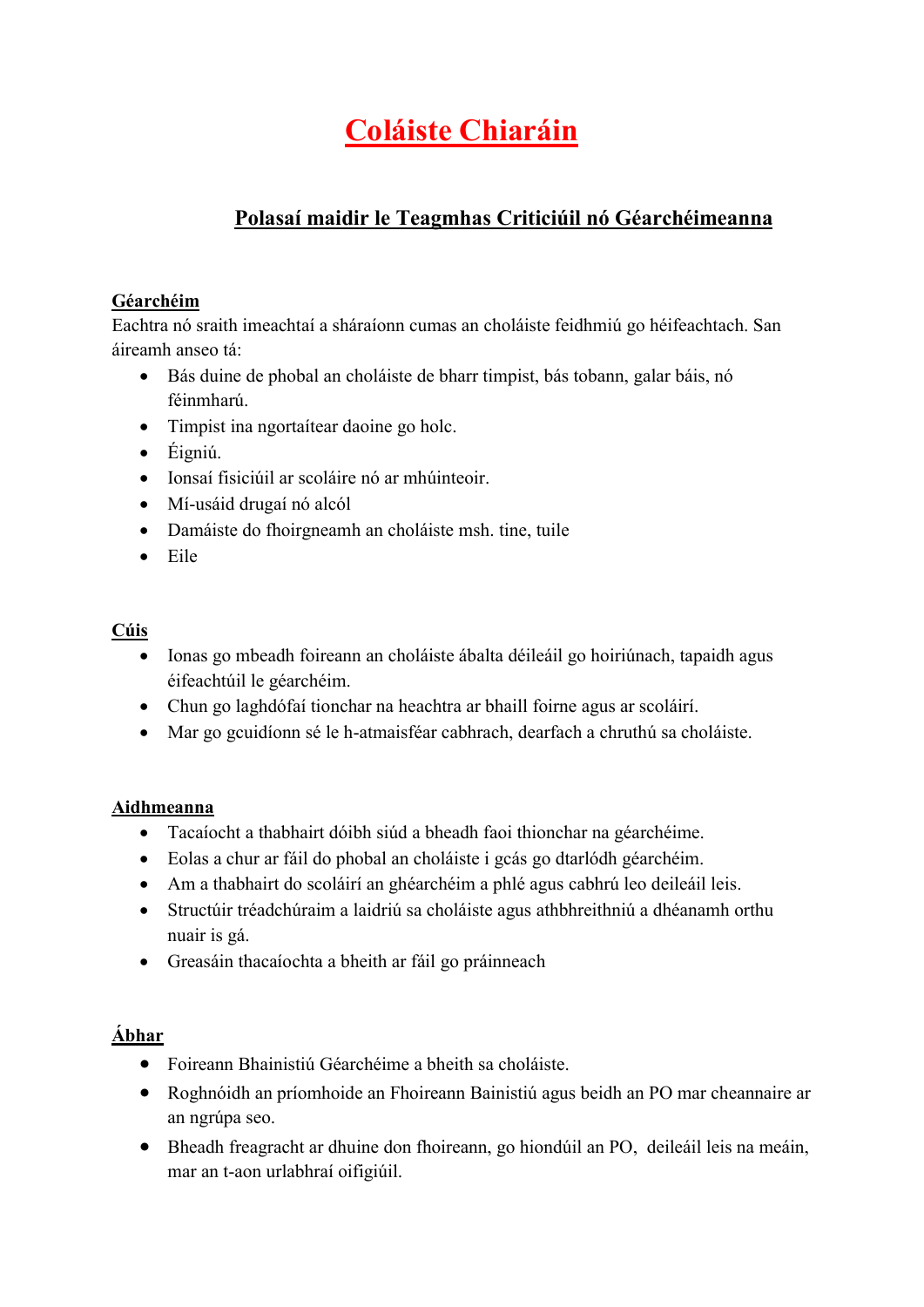Chomh fada agus is féidir chuirfí liosta de shaineolaithe san réimsí géarchéime thuasluaite i dtoll a chéile agus ghlaofaí orthu in am an ghátair chun comhairle a chur ar an bhfoireann ghéarchéime maidir leis an tslí is fearr deileáil le toradh na géarchéime.

# Cur i bhfeidhm

- Is faoin bhfoireann bainistiú géarchéime a bheadh sé plean a leagan amach don bhealach is fearr chun deileáil le tionchar na géarchéime faoi leith a tharlaíonn.
- Cuirfidh an príomhoide agus baill eile an fhoireann bainistiú na páirtithe cuí ar an eolas.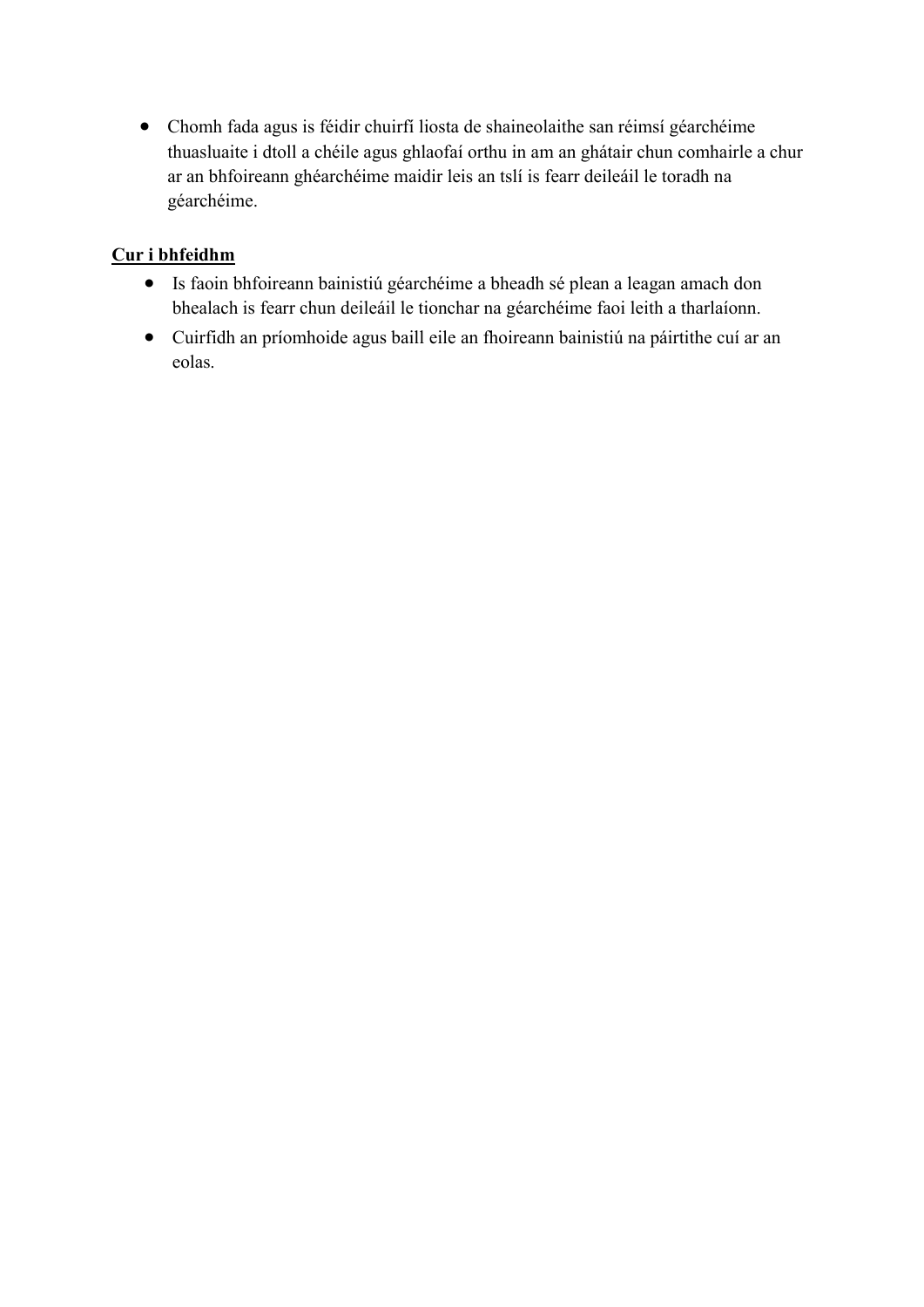# Coláiste Chiaráin Polasaí maidir leis an Cianfhoghlaim

Baineann an polasaí seo le scoláirí an choláiste, múinteoirí agus foireann Coláiste Chiaráin.

# Cúis

An chúis leis an bpolasaí ná go mbeadh córas éifeachtach I bhfeidhm lenár spriocanna, mar atá leagtha amach sa Ráiteas Misin, a chomhlíonadh i gcomhthéacs teagasc agus foghlaim arlíne. Baineann an polasaí seo le aon ghné don cianfhoghlaim a úsáidtear le linn na Tréimhsí Foghlama.

## Aidhmeanna

- Treoir a thabhairt maidir le deá iompar arlíne.
- Deá-iompar a chothú agus a fhorbairt tré aitheantas a thabhairt do mhic léinn maidir le hiompar, dul chun cinn, agus iarracht go ginearálta.
- Cothrom na féinne a thabhairt do gach duine.
- Sláinte agus sábháilteacht a chinntiú.
- Cearta a chosaint.
- Bulaíocht a sheachaint.

# Ábhar

Tá tagairt agus moltaí maidir leis na rudaí seo a leanas leagtha amach sa pholasaí:

- Deá-iompar a mholadh agus tacaíocht a thabhairt
- Meas ar a chéile a chothú
- Timpeallacht sona sásta a chothú sna cúinsí eisceachtúla ag eascairt as an paindéim
- Cur i bhfeidhm agus monatóireacht an pholasaí
- Caighdean iompair arlíne
- Toradh ar míshástacht i leith iompair
- Cód iompair do mhicléinn

## Cur i bhfeidhm

Beidh údaráis Coláiste Chiaráin ag glacadh leis gur daoine fásta, le ciall agus tuiscint iad na micléinn a bhéas ag freastal ar chúrsaí d'Ábhar Oidí.

- Is gá do micléinn cuntas oifigiúil a n'ollscoile a úsáid chun logáil isteach. Níor chóir cuntas príomháideach a usáid do aon ghné don cianfhoghlaim, muna bhfuil sé sin pléite le bainistíocht roimh ré.
- Siad na hárdán a bheas in úsáid don teagasc arlíne ná:
	- o Zúm do na ranganna beo
	- o Google Drive mar áis stórála agus roinnt doiciméad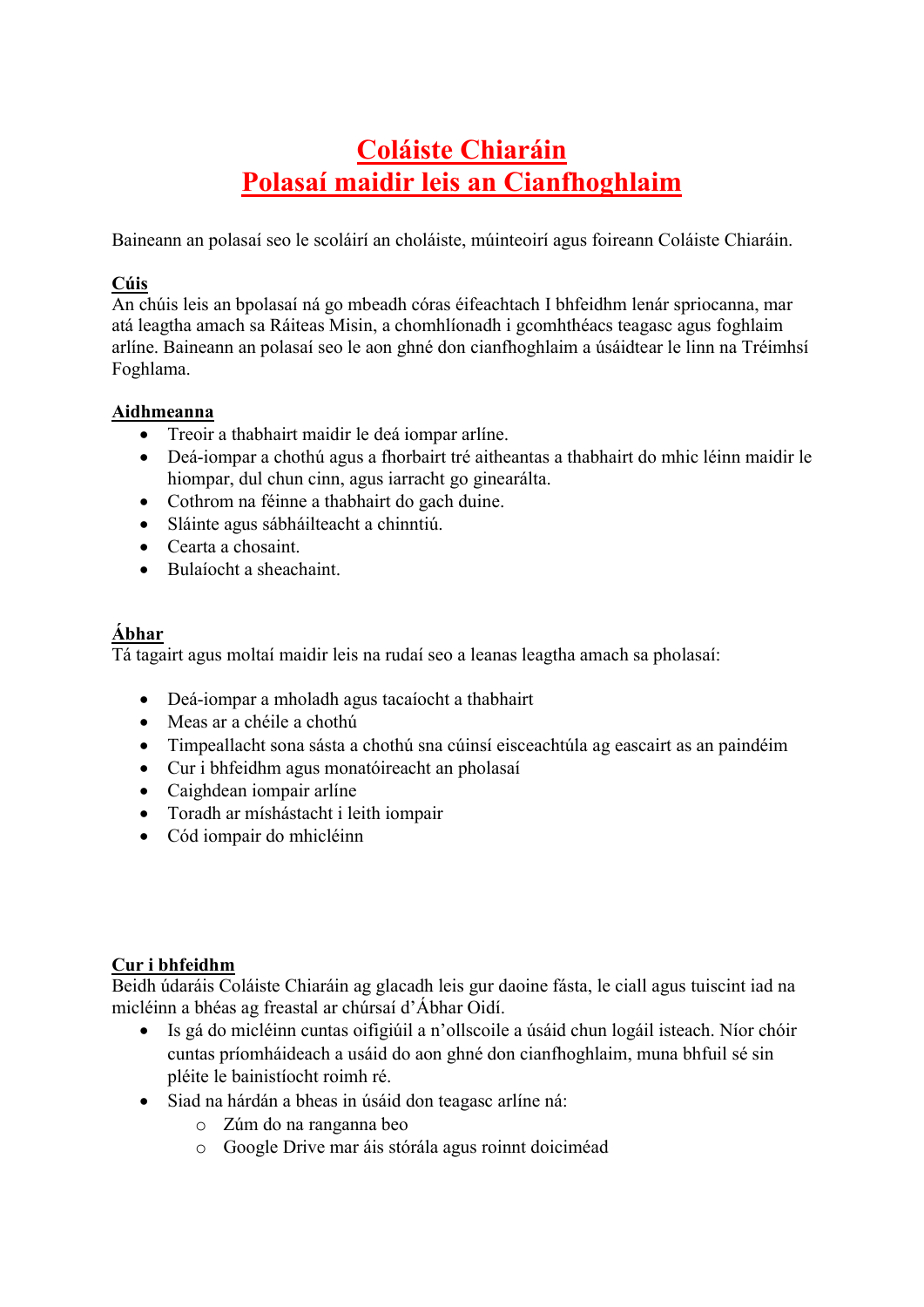- o D'fhéadfaí úsáid a bhaint as Office365, ina measc Microsoft Outlook (ríomhphost), Microsoft Teams, Microsoft OneNote, Microsoft Forms, Microsoft Stream.
- o Níl an liosta seo uileghabhálach
- Aon eolas pearsanta a bhailítear ó macléinn mar shampla seoladh ríomhphost, seoladh baile agus araile, ní úsáidtear é ach amháin don fáth atá sé bailithe – chun clárú agus i gcomhthéacs riaracháin cúrsa. Cloífear i gconaí le rialacháin ginearalta maidir le cosaint sonraí.

# Múinteoirí agus an Fhoireann:

1. Tá smacht ag múinteoirí ar an idirghníomhaíocht sa rang. Déanfaidh siadsan an cur i láthar. Is féidir le haodhchainteoir cur i lathar a dhéanamh freisin. D'fheadfadh go mbeadh micléinn ag déanamh cur i láthar i gcomhthéacs obair thionscnaimh – aonarach nó ghrúpa.

# Scoláirí:

- 1. Sí Ghaeilge teanga an seomra rang arlíne.
- 2. Ba chóir treoir an mhúinteora a leanacht i gconaí.
- 3. Níor chóir an micreafón a chuir ar siúl ach nuair a iarrann an múinteoir ort sin a dhéanamh, má tá tú ag freagairt ceiste sa rang.
- 4. Más féidir ba chóir cluasáin a chaitheamh.
- 5. Más féidir, ba chóir go mbeadh an ceamara ar siúl.
- 6. Táimid ag súil le dea iompar arlíne, agus meas léirithe don múinteoir agus do na daltaí eile sa rang i dtaca leis an cód iompar. Bainfear úsáid as an seomra feitheamh chun micléinn a scaoileadh isteach sa seomra ranga.
- 7. Cuirfear aon scoláire a chuireann as don teagasc agus foghlaim ón rang. I gcás iompar tromchúiseach d'fhéadfadh smachbhanaí bheith ann. Discréid ag údáráis an Choláiste ina thaobh seo.
- 8. Dá dtarlódh sé go mbeadh ábhar míchuí le feiceáil a chuireadh as don rang, cuirfidh an múinteoir deire leis an rang ar an bpoinnte. Déanfar fiosrúcháin. Tá seans nach leanfadh ranganna go dtí go mbeadh réiteach faighte ar an bhfadhb.
- 9. Cinntigh go bhfuil an cúlra a bheas le feiceáil cuí, má bhíonn do cheamara ar siúl.
- 10. Cinntigh nach mbeidh aon ábhar nó eolas pearsanta le feiceáil sa chúlra má bhíonn an ceamara ar siúl agat.
- 11. Cinntigh go bhfuil an ceamara agus an micreafón casta dhó nuair atá an rang thart.
- 12. Níor chóir go mbeadh aon duine ach amháin scoláirí Coláiste Chiaráin ag freastal ar na ranganna arlíne.
- 13. Níor choir taifead a dhéanamh ar aon ábhar teagasc a thugtar duit nó ar aon cheann do na ranganna beo agus níor chóir aon ábhar a roinneann an múinteoir leat a leasú nó a roinnt le éinne eile.
- 14. Ba chóir teagmháil a dhéanamh leis an múinteoir nó le príomhoidí an Choláiste má tá aon deacracht ag scoláire fáil a bheith acu ar ranganna, nó ar aon ábhar a bhaineann le ranganna.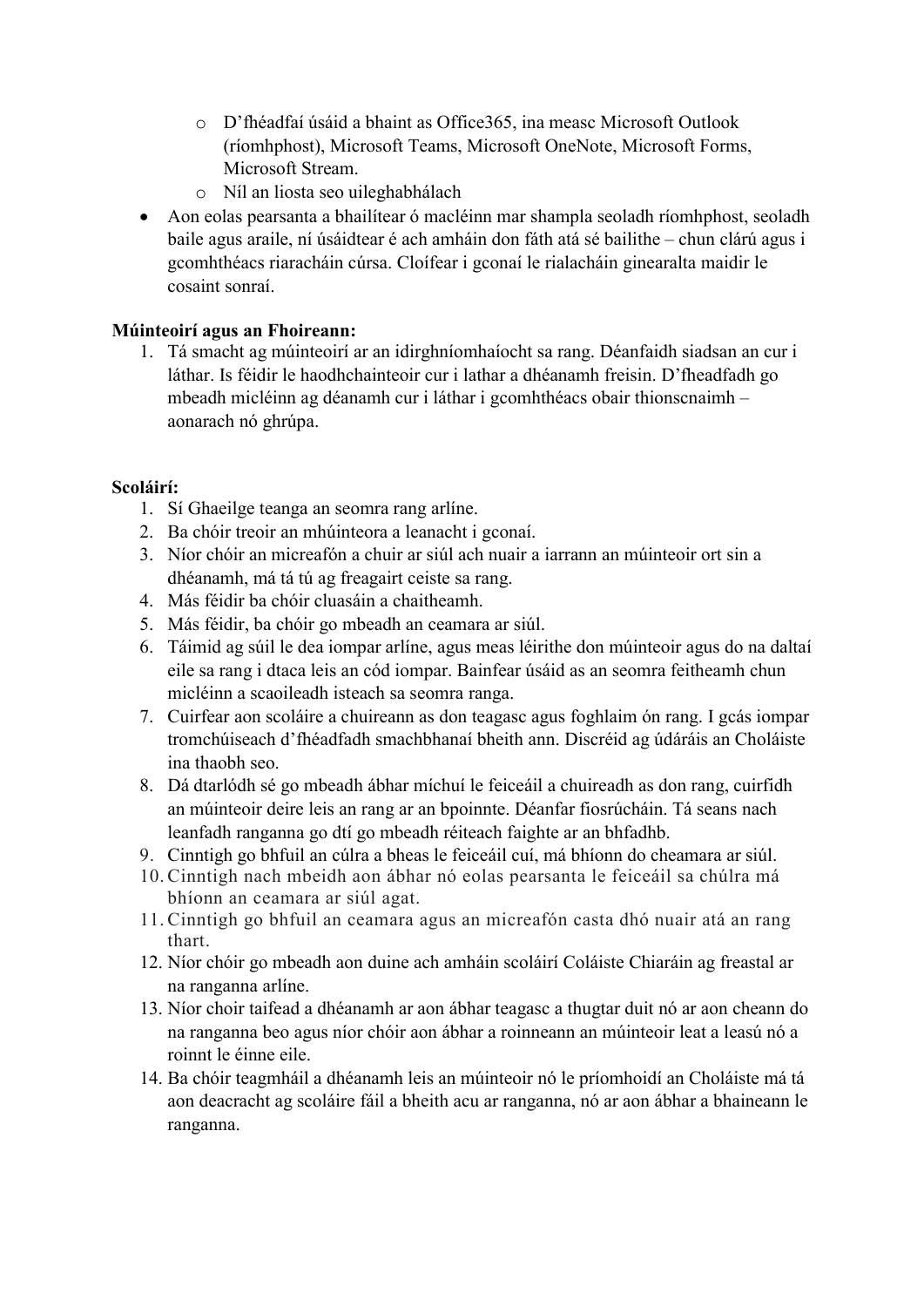- 15. Agus scoláirí arlíne i gcomhthéacs an teagasc agus foghlaim, d'fhéadfaí taifead nó monatóireacht bheith déanta ar an rud a dheirtear (sa rang) nó ar aon rud a scriobhtar (riomhphost nó fóram ranga)
- 16. Dá gclisfeadh ar an gcóras, déanfar gach iarracht an tam a chailltear a dhéanamh suas arís. Tá gach rang beo agus ní bheidh sé á thaifead ag múinteoirí.
- 17. Is gá freastal ar gach rang agus tógfar rolla. Dáilfear an Teastas ag deire an chúrsa ag braith ar tinreamh sásúil agus rannpháirtíocht sna ranganna.

### Introduction

This document sets out the policy of the College in respect of use of technology for distance or remote teaching – it operates in addition to our existing Code of Behaviour, Health and Safety guidelines and Privacy Statement.

Our Distance eLearning Policy is designed to reflect the changed circumstances brought about by Covid-19 and the use of technology to deliver teaching and learning online.

#### Scope of this Policy

This policy covers any aspect of student distance learning as used by College Staff. In all cases students must use their university or institution account to log in. Students must not use any other private account under any circumstances for the purposes of Distance eLearning, unless authorised by management.

The list of applications that may be used for distance learning will primarily be:

Zoom for live classes and webinars

Google Deive for file sharing and storage

Office365, incorporating Microsoft Outlook (e-mail), Microsoft Teams, Microsoft OneNote, Microsoft Forms, Microsoft Stream.

This list is not exhaustive.

Any personal information gathered from students will be used by the College only for the purposes for which it is intended – for example to process their application and for administrative purposes. All provisions relating to data remains the same under GDPR procedures and guidelines.

## Responsibilities while partaking in eLearning

## For staff and teachers:

2. Teachers have overall control of the online interaction of their class. Guest speakers may be allowed to present. Students may also be allowed to present in the case of group or individual project work. This is at the discretion of the teacher.

## For students:

- 18. Irish is the language of the online classroom.
- 19. Students must always follow the direction of the teacher in the classroom.
- 20. Students are asked not to turn on their microphone unless instructed to do so by the teacher. All student microphones should be on mute unless a person is speaking to avoid all distracting noise being broadcast to everyone.